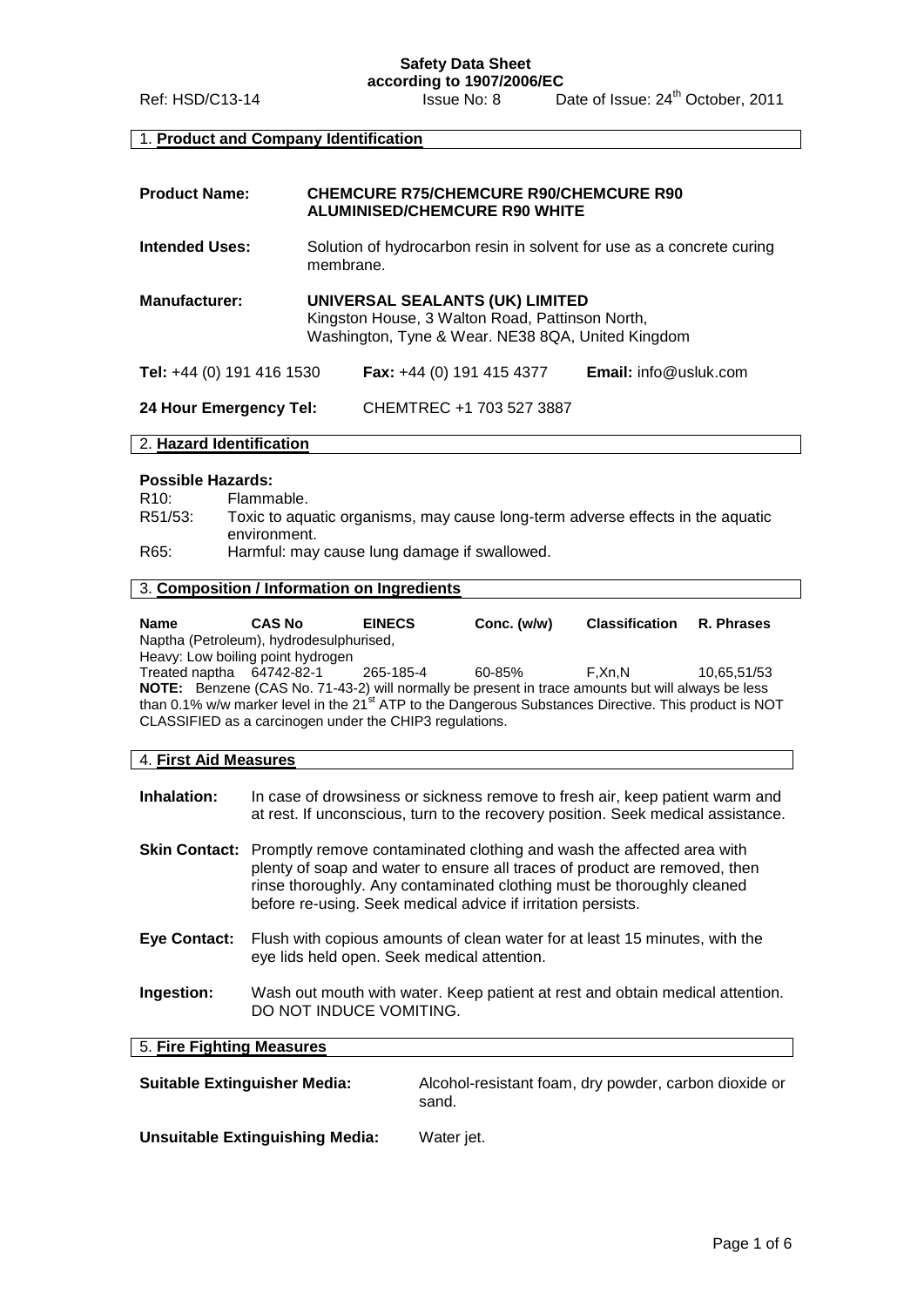|                                            | <b>Safety Data Sheet</b>                                                                                                                                                                                                                                                                                                                        |
|--------------------------------------------|-------------------------------------------------------------------------------------------------------------------------------------------------------------------------------------------------------------------------------------------------------------------------------------------------------------------------------------------------|
| Ref: HSD/C13-14                            | according to 1907/2006/EC<br>Date of Issue: 24 <sup>th</sup> October, 2011<br>Issue No: 8                                                                                                                                                                                                                                                       |
| <b>Exposure Hazards:</b>                   | May give off toxic fumes if heated or involved in a fire,<br>including carbon monoxide, carbon dioxide.                                                                                                                                                                                                                                         |
| <b>Special Protective Equipment:</b>       | In the event of fire wear self-contained breathing<br>apparatus.                                                                                                                                                                                                                                                                                |
| 6. Accidental Release Measures             |                                                                                                                                                                                                                                                                                                                                                 |
| <b>Personal Precautions:</b>               | Wear protective equipment as specified in Section 8.<br>Do not eat, drink or smoke. Avoid contact with skin<br>and eyes. Avoid breathing vapours. Eliminate all<br>ignition sources.                                                                                                                                                            |
| <b>Environmental Precautions:</b>          | Eliminate all ignition sources. Keep people and<br>animals away. Prevent entry into drains, sewers and<br>watercourses. If spillage enters drains leading to<br>sewerage works inform the local water company. If<br>spillage enters rivers or watercourses inform the<br>Environment Agency.                                                   |
| Spillages:                                 | Cordon off area. Avoid sparks and open flames.<br>Absorb/contain spillage using inert absorbent<br>granules, sand or earth. Transfer collected material to<br>heavy-duty plastic/steel drums and keep in a well<br>ventilated place for subsequent safe disposal. See<br>Section 13.                                                            |
| 7. Handling and Storage                    |                                                                                                                                                                                                                                                                                                                                                 |
| Handling:                                  | No specific precautions required when handling<br>unopened containers; follow any relevant manual<br>handling guidance. Refer to Sections 6 and 8 if<br>exposure to product is possible. Take precautionary<br>measures against static discharges. Wash thoroughly<br>with soap and water before eating, drinking or<br>smoking, and after work |
| Storage:                                   | Store in original containers in a well ventilated area<br>away from heat, sunlight, ignition sources or open<br>flame. Keep away from oxidising agents. Take<br>precautionary measures against static discharges.                                                                                                                               |
| 8. Exposure Controls / Personal Protection |                                                                                                                                                                                                                                                                                                                                                 |
| <b>Occupational Exposure Standards:</b>    | Petroleum Distillate 8 Hour TWA 600mg/m <sup>3</sup><br>(recommended)                                                                                                                                                                                                                                                                           |
| <b>Engineering Control Measures:</b>       | Refer to any applicable COSHH assessments.<br>Engineering controls should be used where<br>practicable in preference to personal protection and<br>may include physical containment and good<br>ventilation.                                                                                                                                    |
| <b>Respiratory protection:</b>             | If levels of vapour exceed the above limits use an<br>approved respirator fitted with an appropriate gas<br>cartridge (organic substance). All items must conform<br>to EN149 and should be suitable for the levels of<br>contamination present in the workplace.                                                                               |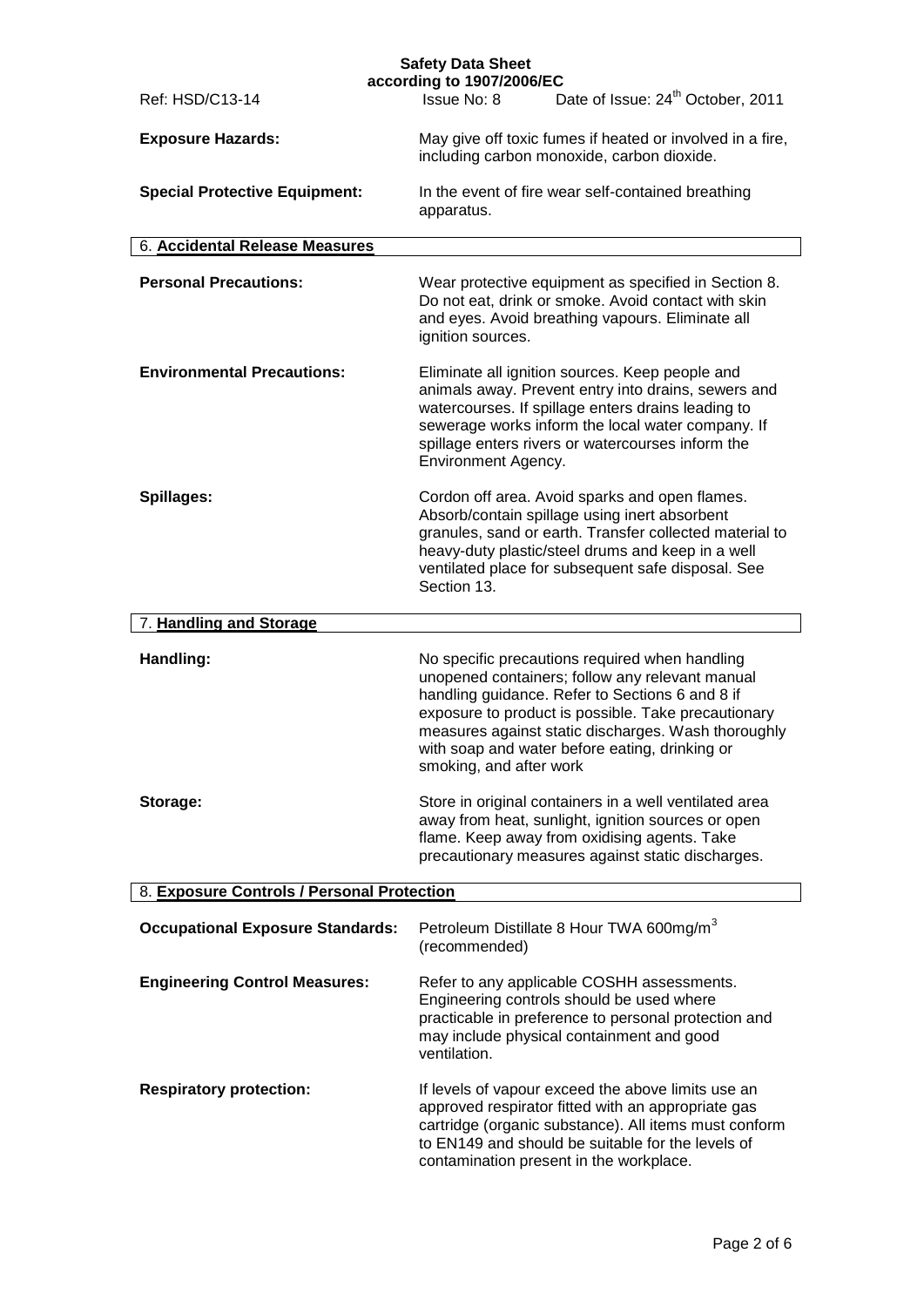|                          | according to 1907/2006/EC |                                                                                                                                                                                                                |
|--------------------------|---------------------------|----------------------------------------------------------------------------------------------------------------------------------------------------------------------------------------------------------------|
| Ref: HSD/C13-14          | Issue No: 8               | Date of Issue: 24 <sup>th</sup> October, 2011                                                                                                                                                                  |
| <b>Hand Protection:</b>  |                           | Wear Neoprene, Nitrile or PVC gloves or gauntlets.<br>These must be manufactured to EN374. The material<br>breakthrough time should be stated by the glove<br>manufacturer, and must be observed at all times. |
| <b>Eye Protection:</b>   | goggles should be worn.   | If splashing of the product is likely chemical resistant                                                                                                                                                       |
| <b>Body Protection:</b>  |                           | Wear suitable impervious, chemical resistant overalls.                                                                                                                                                         |
| <b>Foot Protection:</b>  |                           | Wear chemical resistant safety footwear.                                                                                                                                                                       |
| <b>Hygiene Measures:</b> | and safety practice.      | Handle in accordance with good industrial hygiene                                                                                                                                                              |

## 9. **Physical and Chemical Properties**

| Appearance:              | Clear amber,                                           | <b>Boiling Point:</b>                 |                  | $150-200$ °C    |
|--------------------------|--------------------------------------------------------|---------------------------------------|------------------|-----------------|
| Odour:                   | aluminised or white liquid<br><b>Slightly Aromatic</b> | Vapour Pressure @ 20°C:               |                  | $0.44$ kPa      |
| pH:                      | N/A                                                    | Evaporation Rate (Butyl Acetate = 1): |                  | N/D             |
| <b>Flash Point:</b>      | $38^{\circ}$ C                                         | <b>Flammable Limits in Air:</b>       | Upper:<br>Lower: | $8.0\%$<br>0.9% |
| Solubility:              | Immiscible in water                                    | <b>Autoignition Temperature:</b>      |                  | $230^{\circ}$ C |
| <b>Flammability:</b>     | Flammable liquid                                       |                                       |                  |                 |
| <b>Specific Gravity:</b> | 0.86                                                   |                                       |                  |                 |

## 10. **Stability and Reactivity**

| Stability:                 | Stable under normal conditions (see Section 7). Avoid<br>heat, flames and sparks.                                                                                                                                                                                     |
|----------------------------|-----------------------------------------------------------------------------------------------------------------------------------------------------------------------------------------------------------------------------------------------------------------------|
| <b>Materials to Avoid:</b> | Reacts strongly with oxidisers.                                                                                                                                                                                                                                       |
|                            | Hazardous Decomposition Products: Thermal decomposition may lead to the formation of a<br>wide range of compounds, some of which may be<br>hazardous. With incomplete combustion smoke and<br>hazardous fumes and gases, including carbon<br>monoxide, may be formed. |

## 11. **Toxicological Information**

There is no data available on the product itself.

The following information is based on a knowledge of the components and the toxicology of similar products.

| Inhalation:          | Vapour concentrations above the recommended exposure levels are<br>irritating to the eyes and respiratory tract, and may cause headaches,<br>dizziness and have other CNS effects. |
|----------------------|------------------------------------------------------------------------------------------------------------------------------------------------------------------------------------|
| <b>Skin Contact:</b> | Low order of toxicity. Frequent or prolonged contact may cause irritation                                                                                                          |

- and cause dermatitis.
- **Eye Contact:** Irritating but does not cause tissue injury.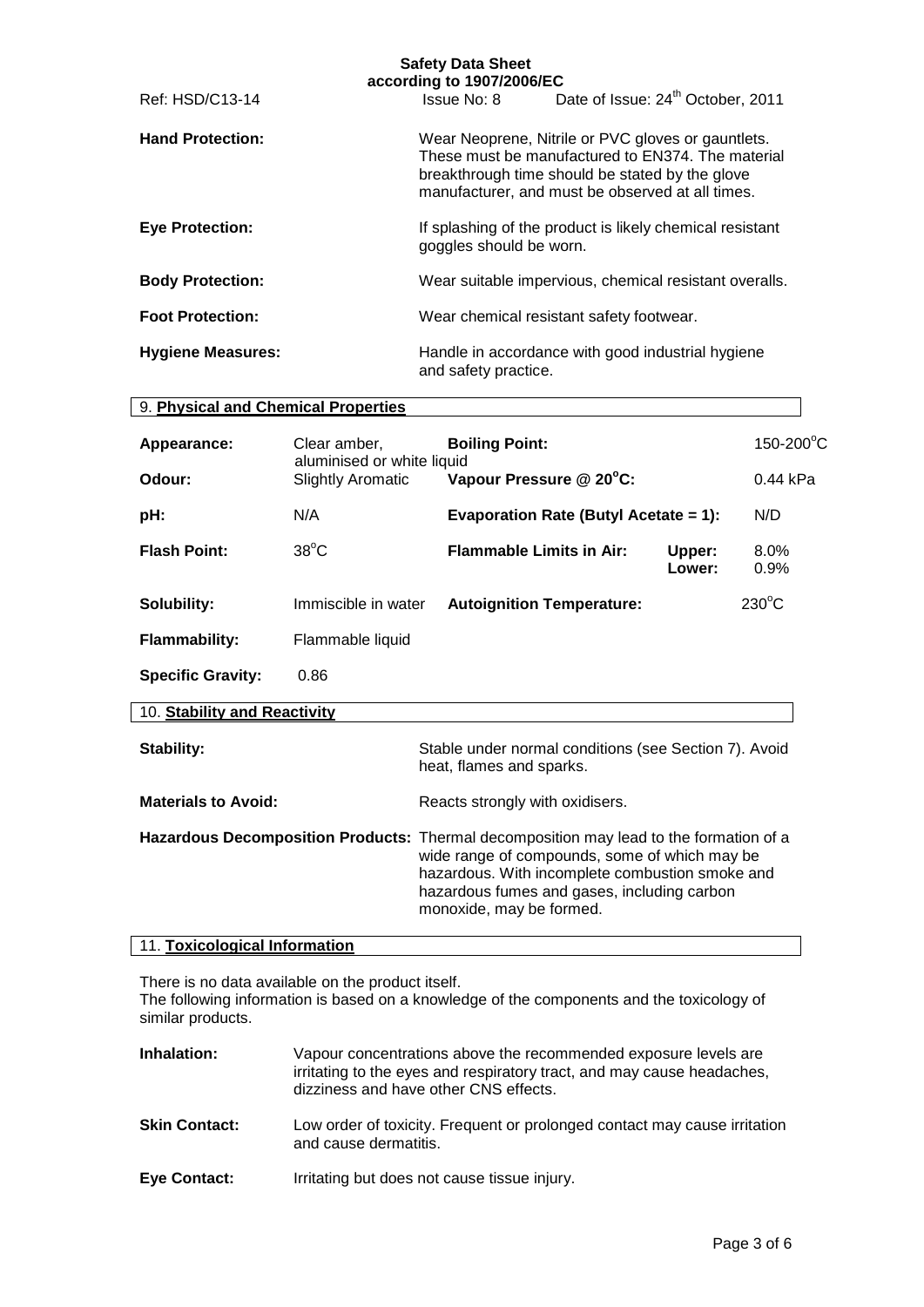#### **Safety Data Sheet according to 1907/2006/EC**

Ref: HSD/C13-14 Issue No: 8

Date of Issue: 24<sup>th</sup> October, 2011

**Ingestion:** Small amounts of liquid aspirated into the respiratory system during ingestion or from vomiting may cause bronchopneumonia or pulmonary oedema. Minimal toxicity.

#### 12. **Ecological Information**

There is no data available on the product itself.

The following information is based on a knowledge of the components and the toxicity of similar products.

| Floats on water. Partly evaporates from water or soil surfaces, but a<br>significant proportion will remain after one day. Large volumes may<br>penetrate soil and could contaminate groundwater. |
|---------------------------------------------------------------------------------------------------------------------------------------------------------------------------------------------------|
| Biodegradable according to the appropriate OECD test. This product is<br>expected to be removed in a wastewater treatment plant. Oxides rapidly<br>by photochemical reactions in air.             |
| Not expected to bioaccumulate.                                                                                                                                                                    |
| Expected to be toxic to aquatic organisms.                                                                                                                                                        |
|                                                                                                                                                                                                   |

# 13. **Disposal Considerations**

Dispose of unused product as hazardous waste, in accordance with all applicable local and national regulations, and in compliance with the Environmental Protection (Duty of Care) Regulations 1991.

Used containers should be drained thoroughly. After draining, vent in a safe place away from sparks and fire. Residues may cause an explosion hazard. Do not puncture, cut or weld uncleaned drums.

# 14. **Transport Information**

| UN Number:            | 1866                       | Packaging Group:       | Ш                |
|-----------------------|----------------------------|------------------------|------------------|
| <b>ROAD</b>           |                            | <b>AIR</b>             |                  |
| <b>ADR Class:</b>     | З                          | Air Transport Number:  | 3                |
| ADR Hazard Number: 30 |                            | Packaging Instruction: | 366 (Cargo only) |
| <b>SEA</b>            |                            |                        | 355              |
| <b>IMDG Class:</b>    | 3                          |                        |                  |
| EMS:                  | $F-E$ , S-E                |                        |                  |
| Marine Pollutant:     | P                          |                        |                  |
| Proper Shipping Name: | Resin solution, flammable. |                        |                  |
|                       |                            |                        |                  |

# 15. **Regulatory Information**

#### **EU Classification and Labelling Particulars:**

| Designated Name: CHEMCURE R75/CHEMCURE R90/CHEMCURE R90 ALUMINISED |
|--------------------------------------------------------------------|
| CHEMCURE R90 WHITE                                                 |

**Classification:** Flammable, Harmful & Dangerous for the Environment

**Indication(s) of Danger:** F, Xn & N

### **Risk and Safety Phrases:**

R<sub>10</sub>: Flammable.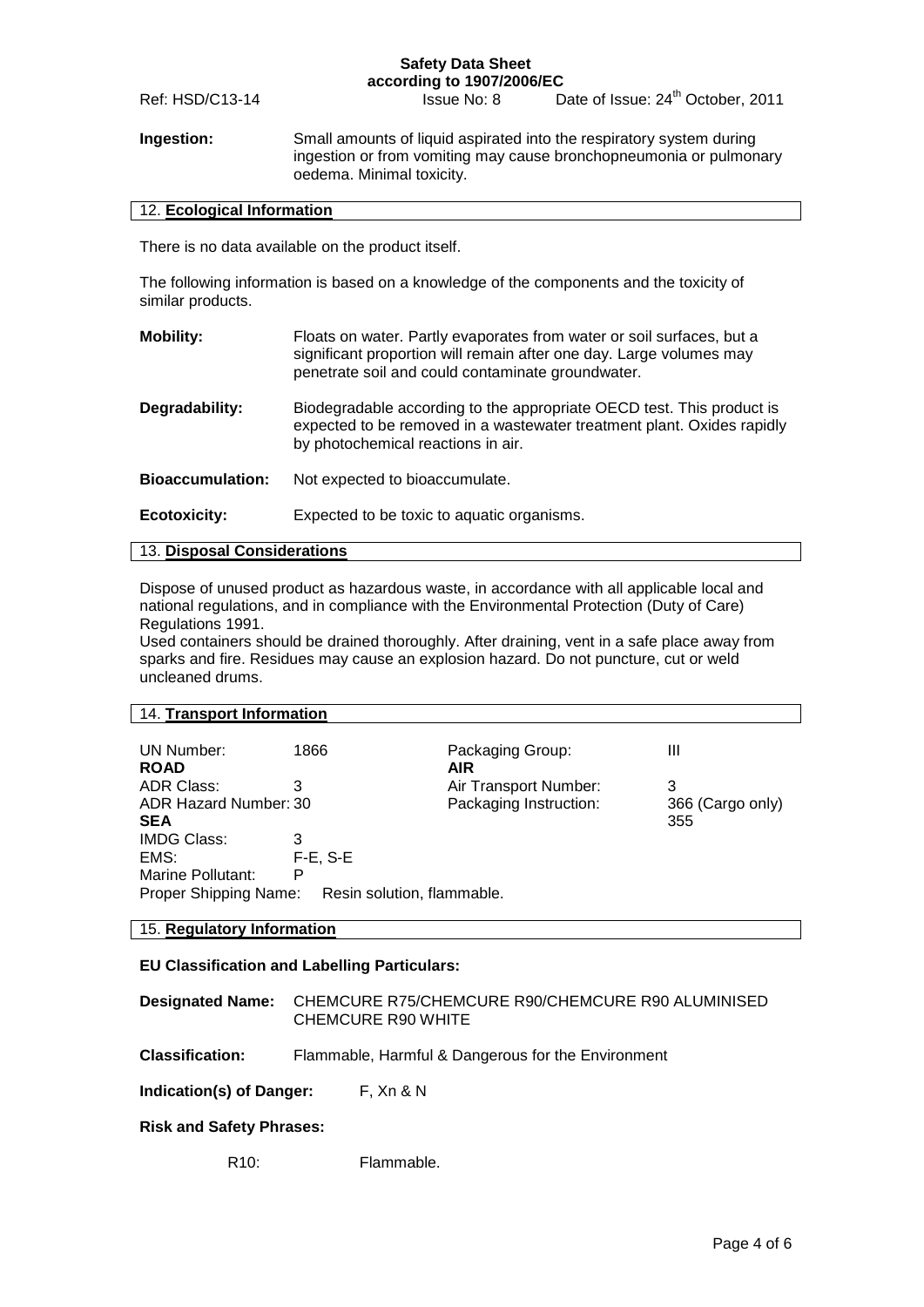# **Safety Data Sheet**

| according to 1907/2006/EC        |         |                                                                                                                                                                                                                                                                                                                                    |                                                                                                                                                                                   |  |  |
|----------------------------------|---------|------------------------------------------------------------------------------------------------------------------------------------------------------------------------------------------------------------------------------------------------------------------------------------------------------------------------------------|-----------------------------------------------------------------------------------------------------------------------------------------------------------------------------------|--|--|
| Ref: HSD/C13-14                  |         |                                                                                                                                                                                                                                                                                                                                    | Issue No: 8 Date of Issue: 24 <sup>th</sup> October, 2011                                                                                                                         |  |  |
| R51/53:                          |         | Toxic to aquatic organisms, may cause long-term adverse<br>effects in the aquatic environment.                                                                                                                                                                                                                                     |                                                                                                                                                                                   |  |  |
| R65:                             |         | Harmful: may cause lung damage if swallowed.                                                                                                                                                                                                                                                                                       |                                                                                                                                                                                   |  |  |
| S23:                             |         | Do not breathe vapour/spray.                                                                                                                                                                                                                                                                                                       |                                                                                                                                                                                   |  |  |
|                                  | S24/25: | Avoid contact with skin and eyes.                                                                                                                                                                                                                                                                                                  |                                                                                                                                                                                   |  |  |
| S43:                             |         | In case of fire, use foam/dry powder/ $CO2$ – NEVER USE<br>WATER.                                                                                                                                                                                                                                                                  |                                                                                                                                                                                   |  |  |
| S61:                             |         | Avoid release to the environment. Refer to special instructions<br>/Safety Data Sheet.                                                                                                                                                                                                                                             |                                                                                                                                                                                   |  |  |
|                                  | S62:    | immediately and show the container or label.                                                                                                                                                                                                                                                                                       | If swallowed, do not induce vomiting. Seek medical advice                                                                                                                         |  |  |
| <b>UK Guidance Publications:</b> |         | EH40; Occupational Exposure Limits, HSE. Revised annually.<br>EH44; Dust in the Workplace: General Principles of Protection,<br>HSE.<br>EH26; Occupational Skin Diseases - Health and Safety<br>Precautions, HSE.<br>MDHS 14; Methods for the Determination of Respirable and<br>Total Dusts, HSE.<br><b>COSHH Essentials, HSE</b> |                                                                                                                                                                                   |  |  |
| <b>UK Legislation:</b>           |         | Health and Safety at Work, etc Act, 1974, and relevant<br><b>Statutory Provisions.</b><br>The Manual Handling Operations Regulations, 1992.<br>1992.<br>Regulations, 2002 - CHIP 3.                                                                                                                                                | Control of Substances Hazardous to Health Regulations, 1999.<br>The Personal Protective Equipment at Work Regulations,<br>Chemicals (Hazard Information and Packaging for Supply) |  |  |

# 16. **Other Information**

## **Full Text of R-Phrases Referred to above:**

| R <sub>10</sub> :<br>R51/53:<br>R65: | Flammable.<br>Toxic to aquatic organisms, may cause long-term adverse<br>effects in the aquatic environment.<br>Harmful: may cause lung damage if swallowed.                                                                                                                                                                                                                                                                           |  |
|--------------------------------------|----------------------------------------------------------------------------------------------------------------------------------------------------------------------------------------------------------------------------------------------------------------------------------------------------------------------------------------------------------------------------------------------------------------------------------------|--|
| <b>Training Advice:</b>              | Do not use unless trained to do so. Refer to the Technical<br>Data Sheet for the product.                                                                                                                                                                                                                                                                                                                                              |  |
| <b>Recommended Uses:</b>             | For professional use only. These products are designed for<br>use as concrete curing membranes.                                                                                                                                                                                                                                                                                                                                        |  |
| <b>Further Information:</b>          | This Safety Data Sheet was compiled in accordance with EU<br>Directives 67/548/EEC and 1999/45/EC.<br>The Ariel Regulatory Database provided by the 3E Corporation<br>in Copenhagen, Denmark.<br><b>ESES (The European Chemical Substances Information</b><br>System), provided by the European Commission Joint<br>Research Centre in Ispra, Italy.<br>Reference was also made to the above legislation and<br>guidance publications. |  |
| <b>MSDS First Issued:</b>            | 1 <sup>st</sup> November, 1989.                                                                                                                                                                                                                                                                                                                                                                                                        |  |
| <b>MSDS Revised:</b>                 | 24 <sup>th</sup> October, 2011.                                                                                                                                                                                                                                                                                                                                                                                                        |  |